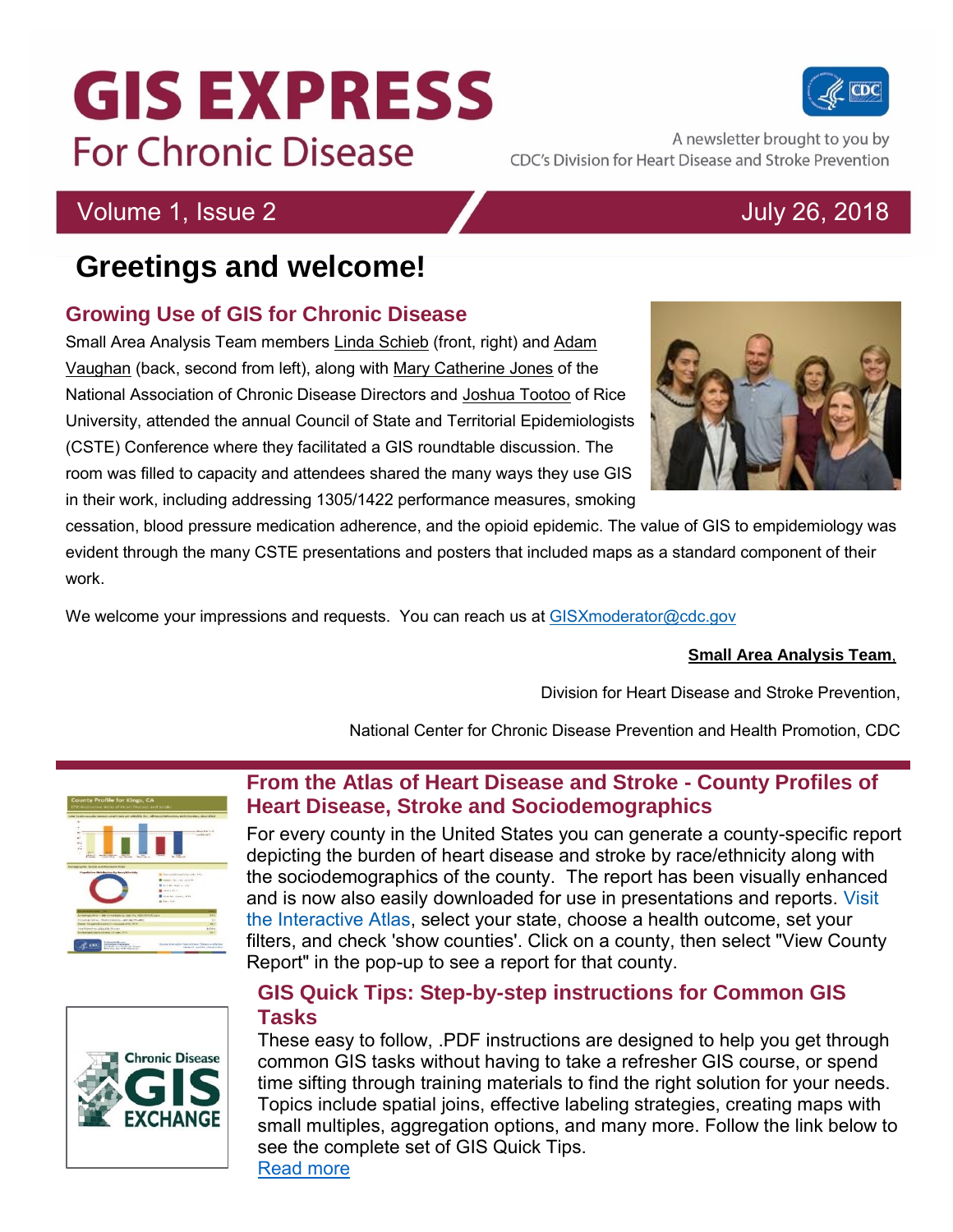#### **The Office on Smoking and Health Employs a Geospatial Approach to Support Public Housing Residents**



OSH, through the CDC Office of the Associate Director for Science Capstone Design program, collaborated with students at Georgia Institute of Technology to develop the Extinguish Tool in support of the U.S. Department of Housing and Urban Development's smoke-free rule. The spatial component provides information about each public housing development (PHD) in the U.S. and the locations of multiple types of health care facilities in one filterable map. The modeling component generates estimates of the number of residents who smoke in each PHD and calculates crude estimates of the potential economic benefits of providing them with cessation interventions.

[Read More](https://chhs.gatech.edu/smokefree/index.html)



#### **Using GIS to Address Blood Pressure Medication Non-adherence**

State health departments are using GIS to address blood pressure medication non-adherence issues in their communities, using skills learned through participation in the **Building GIS Capacity for Chronic Disease Surveillance Project** (a collaborative project with CDC, the Children's Environmental Health Initiative at Rice University, and the National Association of Chronic Disease Directors). Select 'Read more' to see a few maps from the first set of participants to address blood pressure medication adherence and that were included in the annual Highlights Report for the GIS capacity building project. Maps from subsequent participants using GIS to address blood pressure medication adherence will be available on-line this Fall; several are already available on the [map gallery of the Chronic Disease GIS Exchange.](https://www.cdc.gov/dhdsp/maps/gisx/mapgallery/index.html)

#### [Read More](https://www.cdc.gov/dhdsp/docs/gis-highlights-vol9-508.pdf#page=21)



#### **Upcoming Conferences and Events**

- [ESRI User Conference July 9-13](https://www.esri.com/en-us/about/events/uc/overview)
- [PCD Call for Papers \(GIS and Spatial Analysis Collection\) Ends Aug.31](https://www.cdc.gov/pcd/announcements.htm)
- [URISA GIS Pro Conference \(GIS in HHS focus\) Oct 9-12](http://www.urisa.org/education-events/gis-pro-2016-urisa-s-54th-annual-conference/)
- [ESRI Health and Human Services Conference Oct 23-25](http://www.esri.com/events/health)
- [Northwest GIS User Group Conference Oct 29-Nov 2](https://www.nwgis.org/)
- [American Public Health Association Annual Meeting Nov 10-14](https://www.apha.org/events-and-meetings/annual)

Have you had a paper accepted for publication, know of an upcoming and relevant webinar, or made a presentation where GIS was an integral part of the content? We invite you to share your news and content ideas on the GIS Express! To submit items to be considered for inclusion in the GIS Express, please email [GISXmoderator@CDC.gov.](mailto:GISXmoderator@CDC.gov)

This email was sent on behalf of Centers for Disease Control and Prevention • 1600 Clifton Rd • Atlanta, GA 30333 1-800-CDC-INFO (800-232-4636). For questions or comments, or to be added to this communication, contact GISXmoderator@CDC.gov. If you do not wish to receive this newsletter, please send an email to GISXmoderator@CDC.gov with 'unsubscribe' as the subject line.